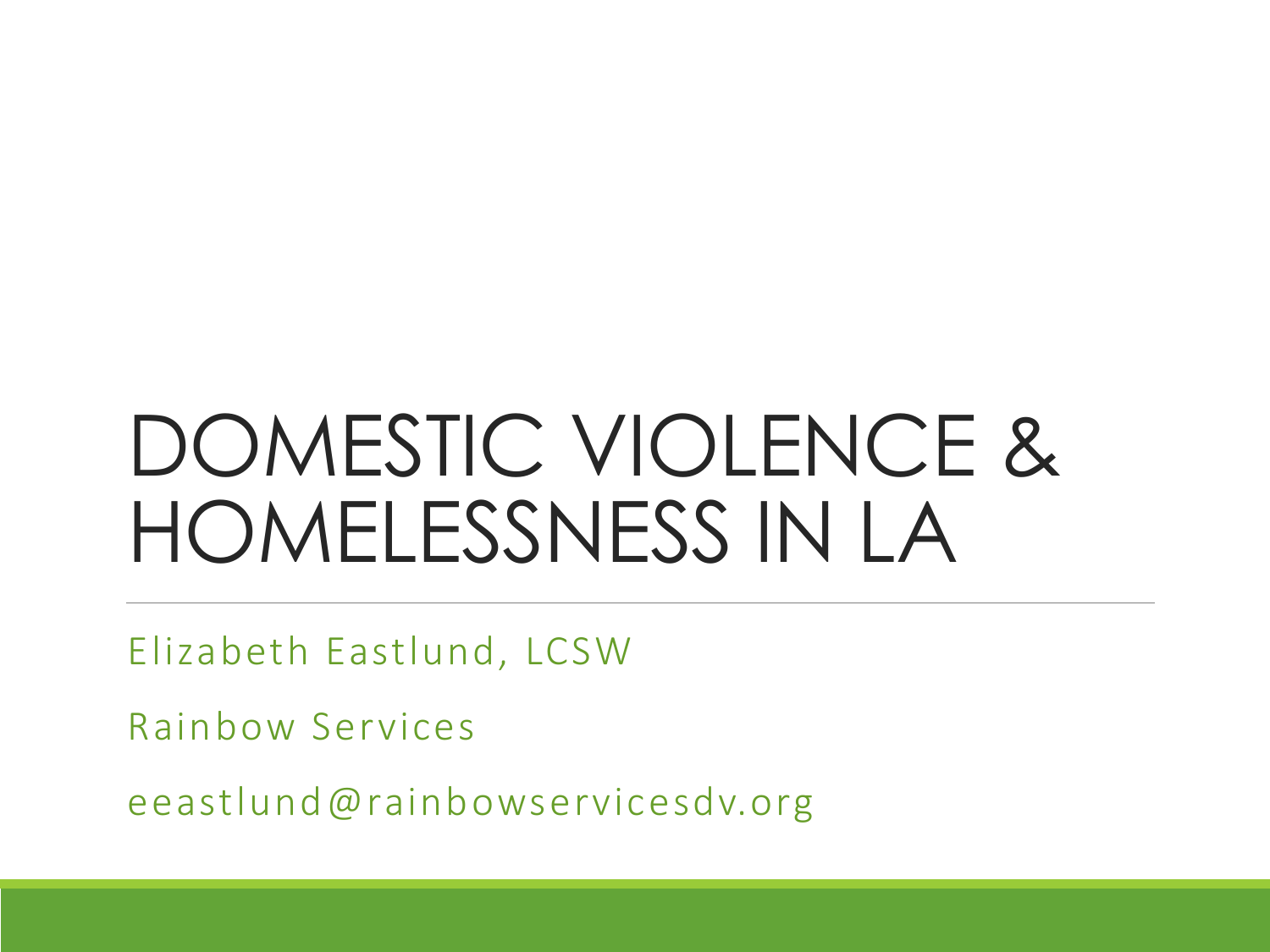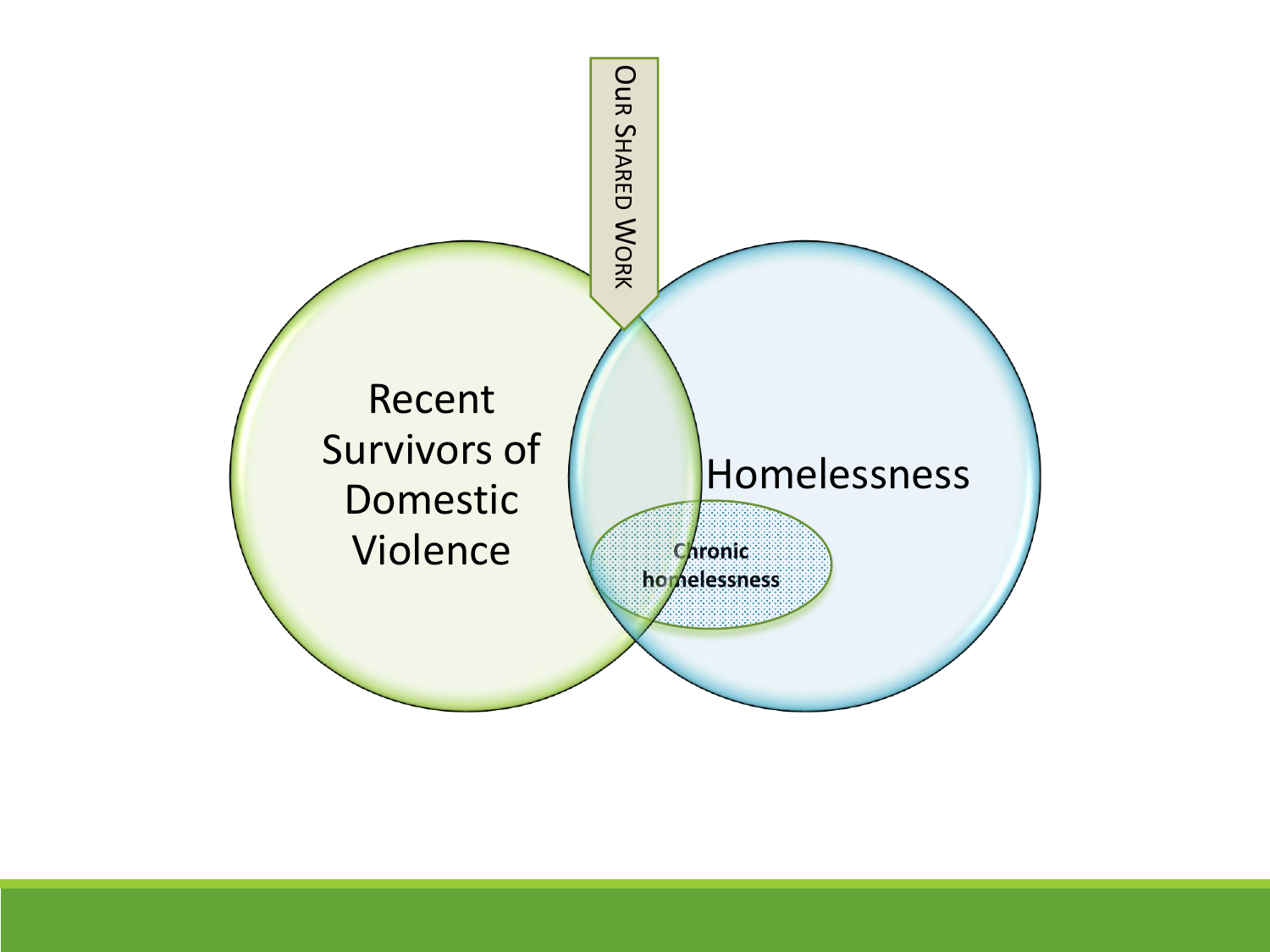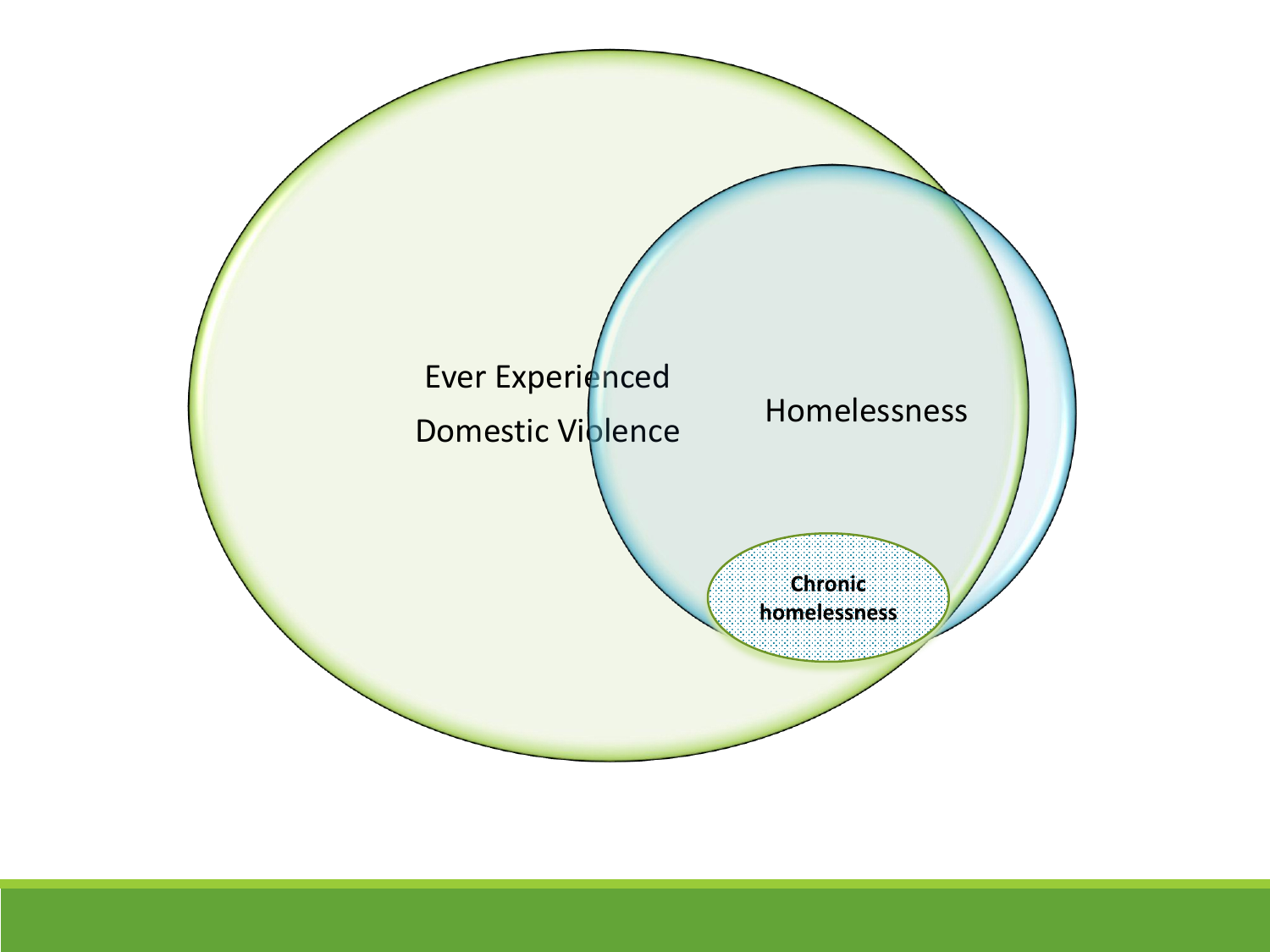# **Definitions**

**DV** – Domestic Violence is a pattern of abusive behavior in any relationship that is used by one partner to gain or maintain power and control over another intimate partner (Department of Justice - DOJ)

**IPV** – Intimate Partner Violence refers to any behavior within an intimate relationship that causes physical, psychological or sexual harm to those in the relationship; IPV includes acts of physical or sexual violence, emotional (psychological) abuse; controlling behavior, such as isolation, financial abuse, and stalking (World Health Organization)

**TIC** – Trauma Informed Care is designed to address the consequences of trauma in the individual and to facilitate healing. TIC specific interventions recognize:

- •The survivor's need to be respected, informed, connected, and hopeful regarding their own recovery
- •The interrelation between trauma and symptoms of trauma such as substance abuse, eating disorders, depression, and anxiety
- •The need to work in a collaborative way with survivors, family and friends of the survivor, and other human services agencies in a manner that will empower survivors and consumers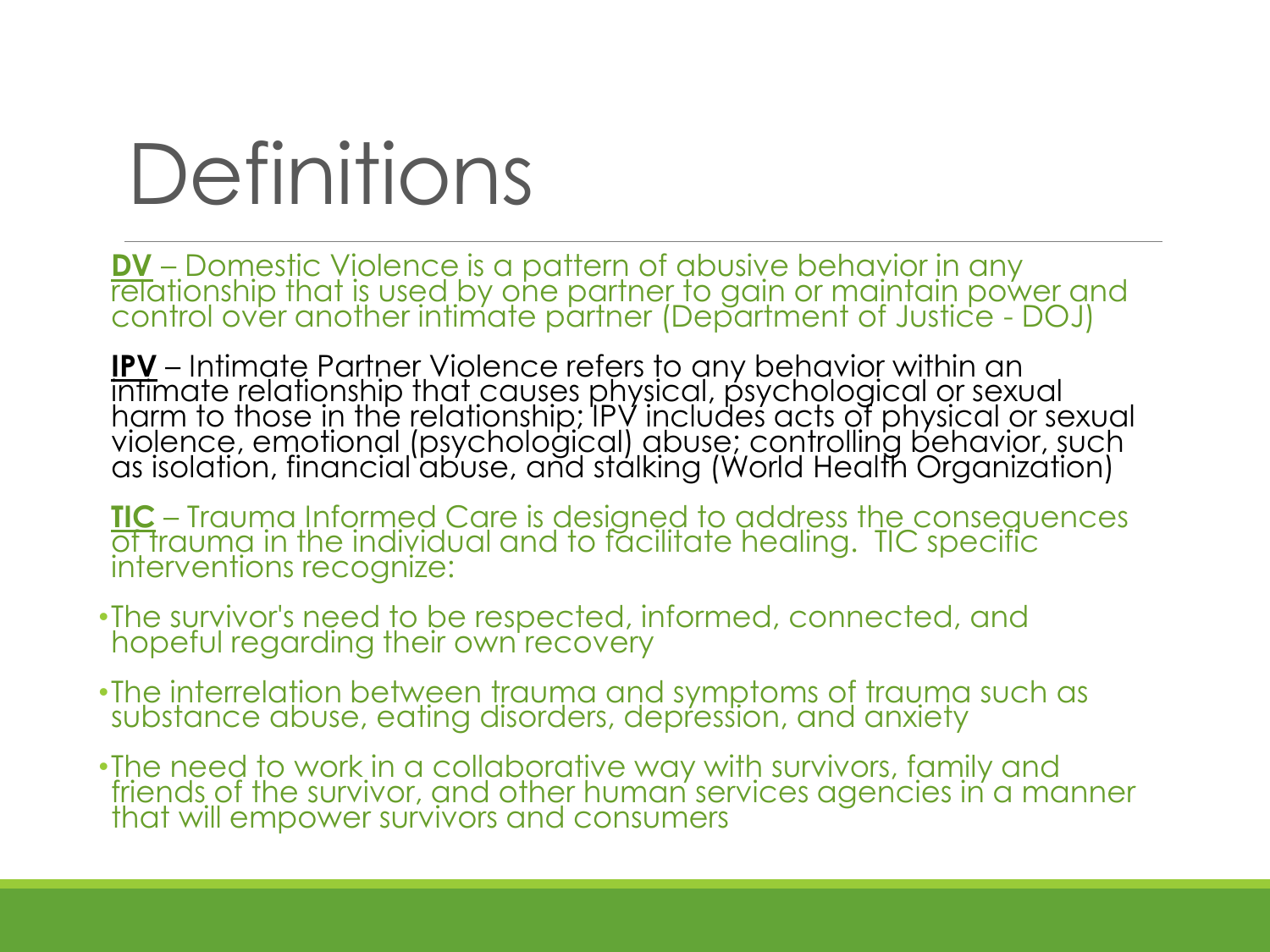# Services provided by DV **Organizations**

- 24-hour hotline
- **►Emergency Shelter**
- Transitional Housing
- Community Housing Programs
- $\checkmark$ Individual counseling and support group services
- Legal services
- Case management and advocacy
- parenting support
- Children's enrichment programs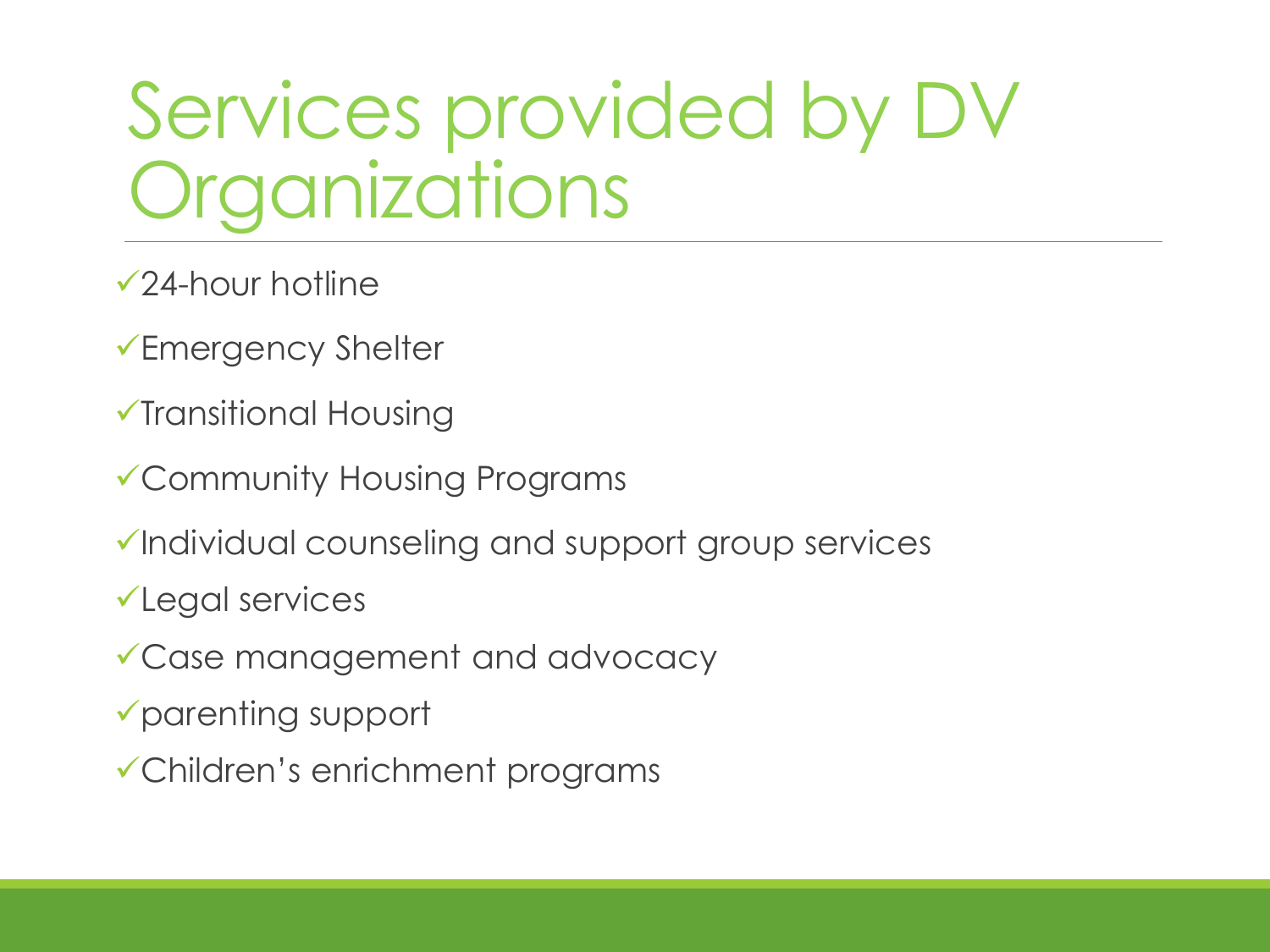## What We Mean When We Say…

| <b>Coordinated Entry</b><br>System (CES) | . In Los Angeles, CES is how we refer to the homeless system<br>• Network of providers using common tools and practices           |
|------------------------------------------|-----------------------------------------------------------------------------------------------------------------------------------|
| <b>Rapid Re-Housing</b>                  | • Housing Identification<br>• Move-in & Rental Assistance<br>• Case Management & Services                                         |
| <b>Housing First</b>                     | • Permanent housing = foundation for life improvement<br>• Access to housing without prerequisites<br>• Emphasis on client choice |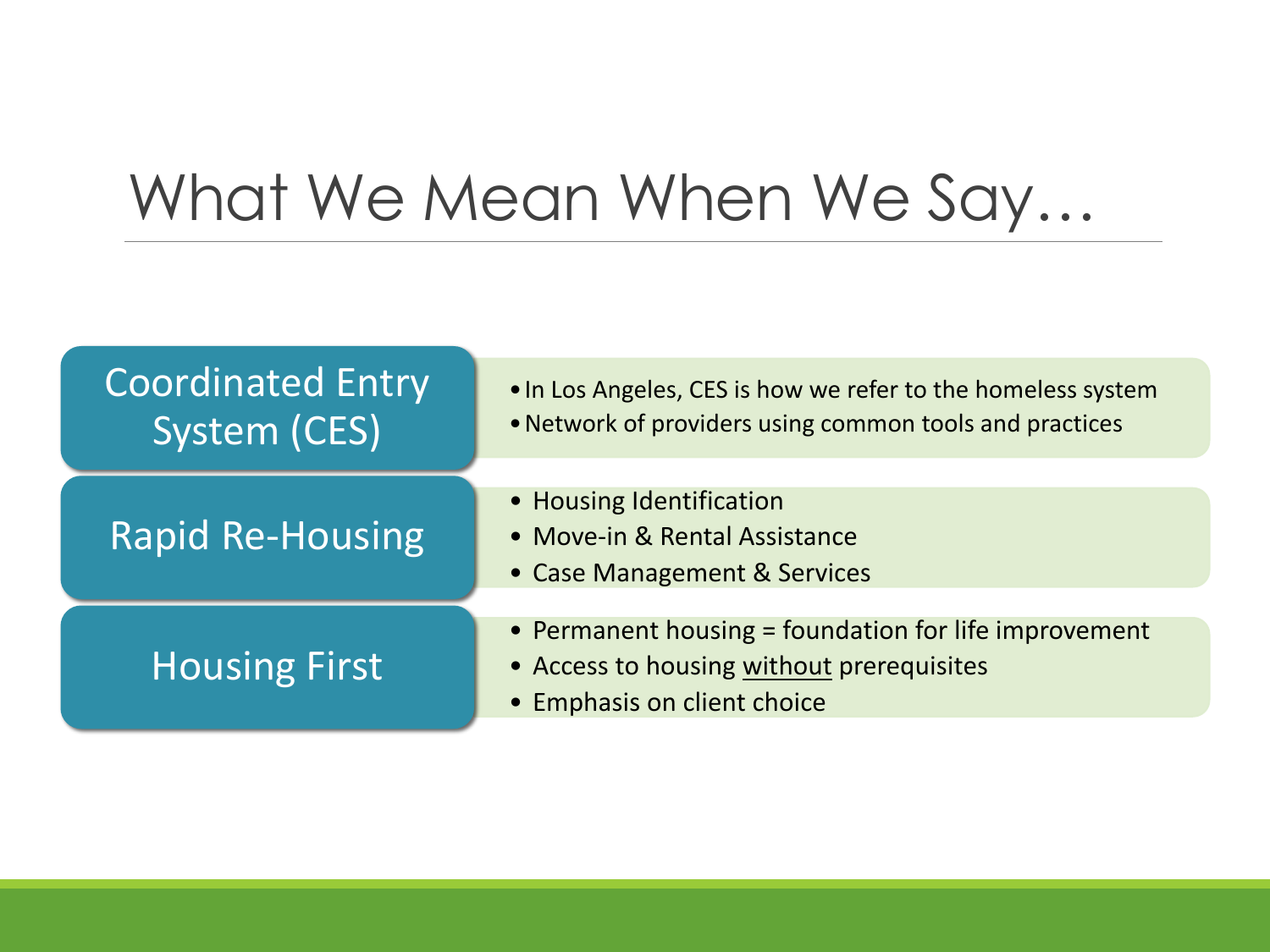### **National**

• Domestic Violence and Housing Technical Assistance Consortium

### **State**

• CA Office of Emergency Services DV Housing First Pilot

### **County**

- February 9, 2016 Board Motion Workgroup
- DV/IPV Rapid Re-Housing Pilot

### City

- Homeless Strategy 9K
- HCID DV Performance Measures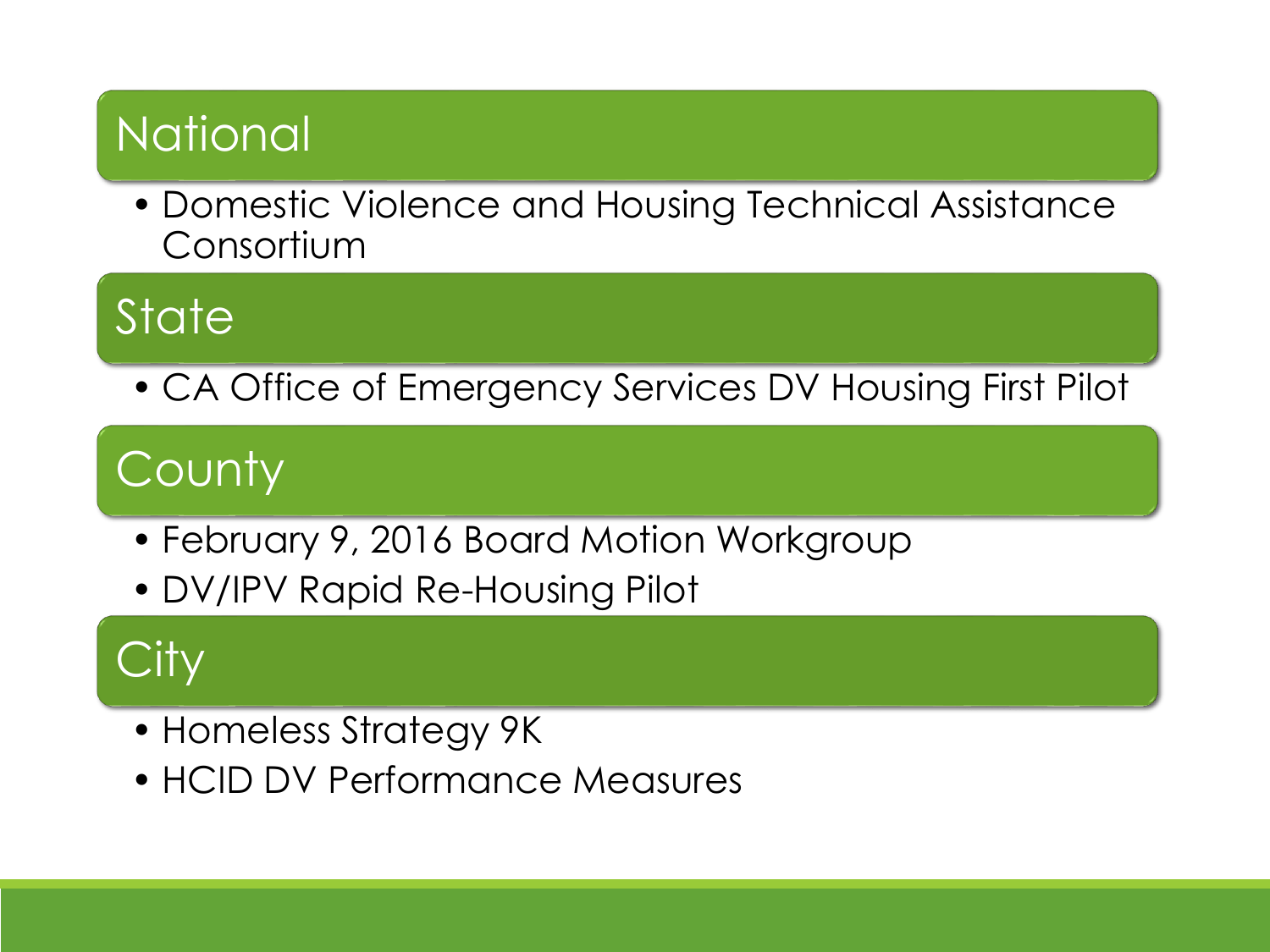# LAHSA DV-related Work

DV Transitional Housing Performance **Evaluation** Methodology (CoC Funding)

LAHSA Commission Ad Hoc Committee on Women and Homelessness

City and County Budget Request for 8 DV Liaisons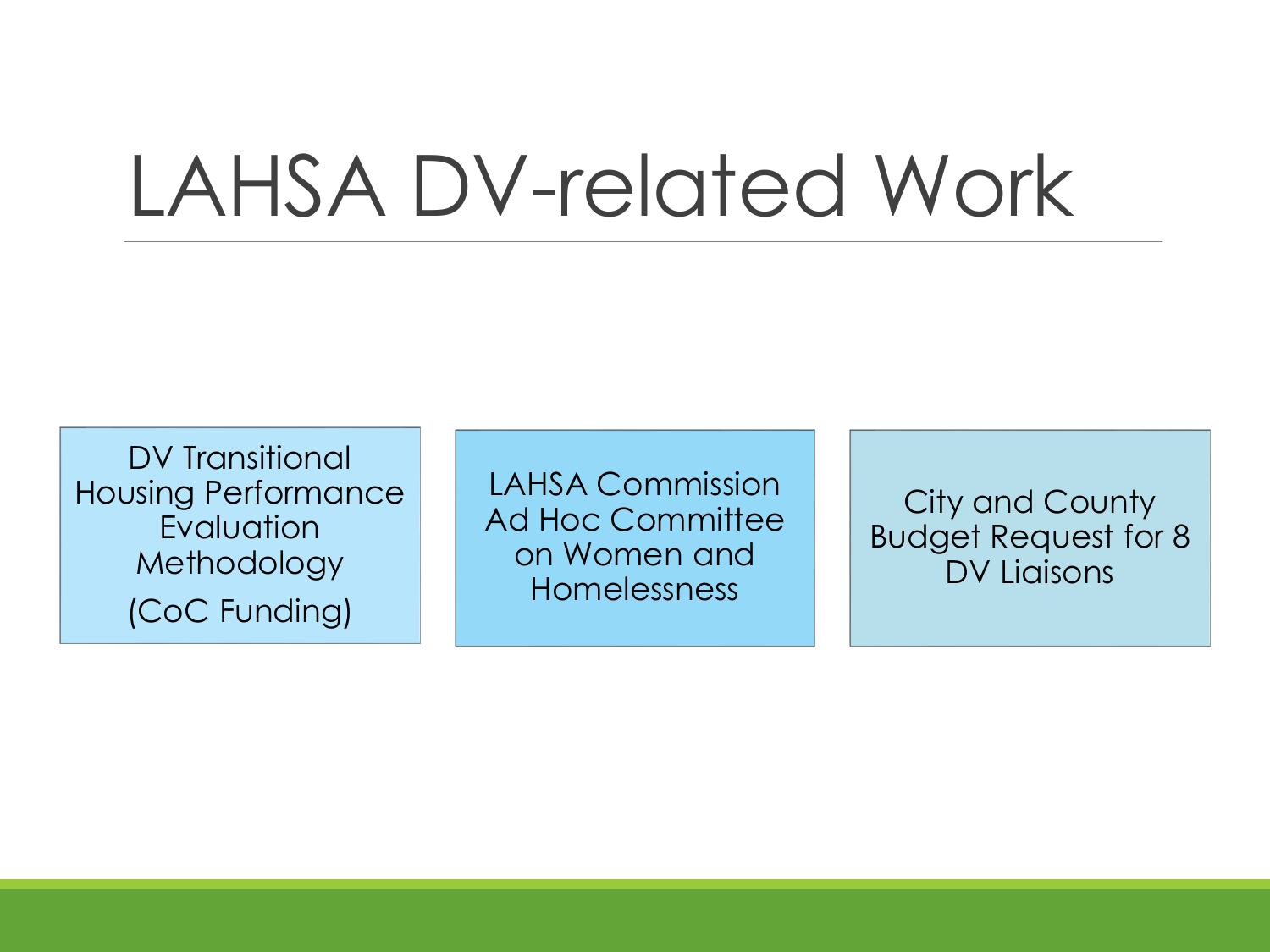### Ad Hoc Committee on Women's Homelessness

The Committee was formed in November 2016 in response to the significant increase in homeless women across LA County.

The purpose is to provide focused attention on the issue of women's homelessness, identify opportunities to reduce the prevalence of homelessness among women, and develop recommendations on how to meet the challenges of serving this vulnerable population.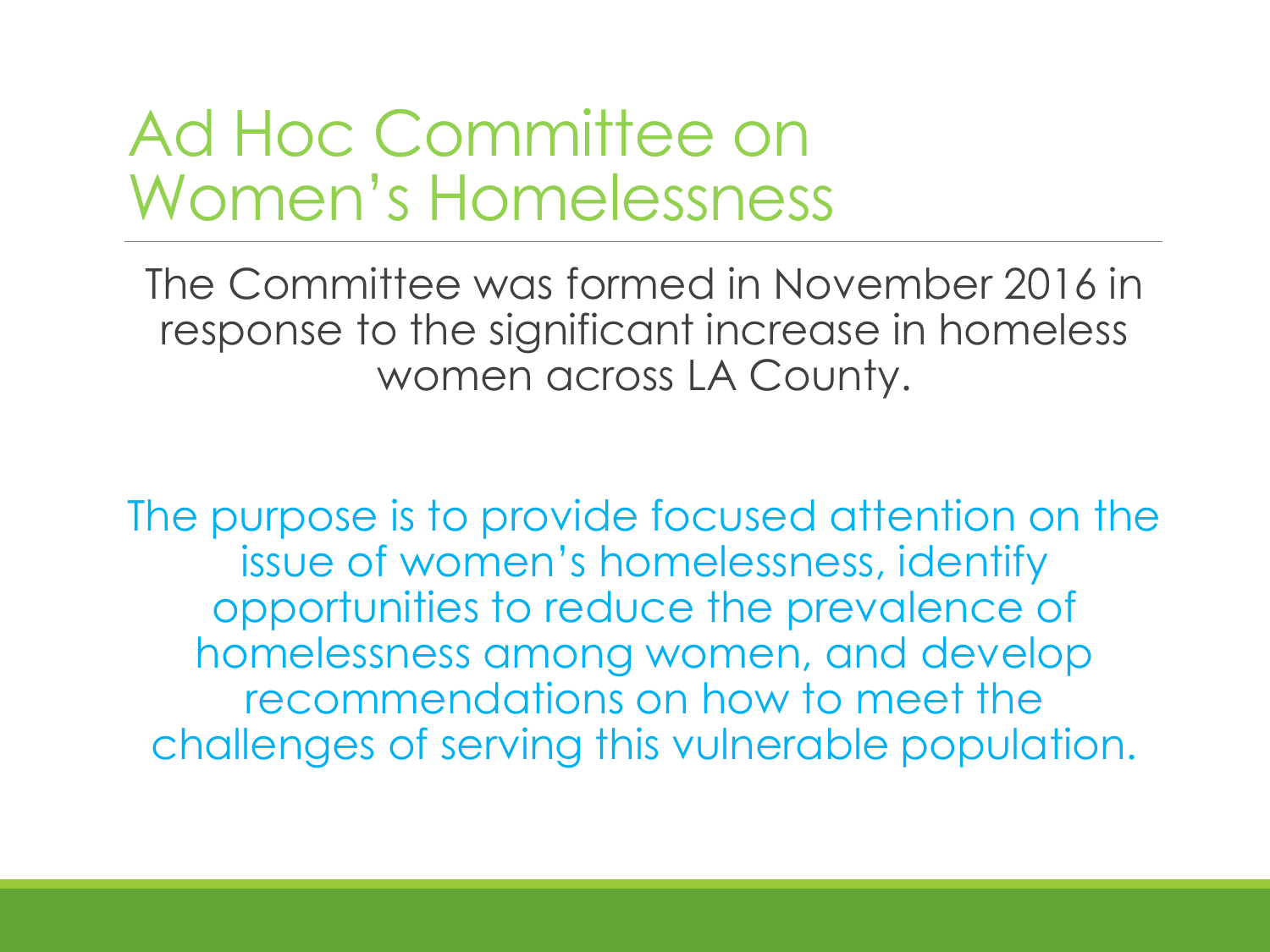### Ad Hoc Committee on Women's Homelessness – Topic Areas

- **\* Review of the Downtown Women Action Coalition Needs** Assessment
- **❖ Women And CES**
- **❖Outreach and Engagement**
- ❖Permanent Housing
- Budget Recommendations
- **❖Older Adult Women**
- **\*Human Trafficking**
- **\*Domestic Violence and other forms of trauma**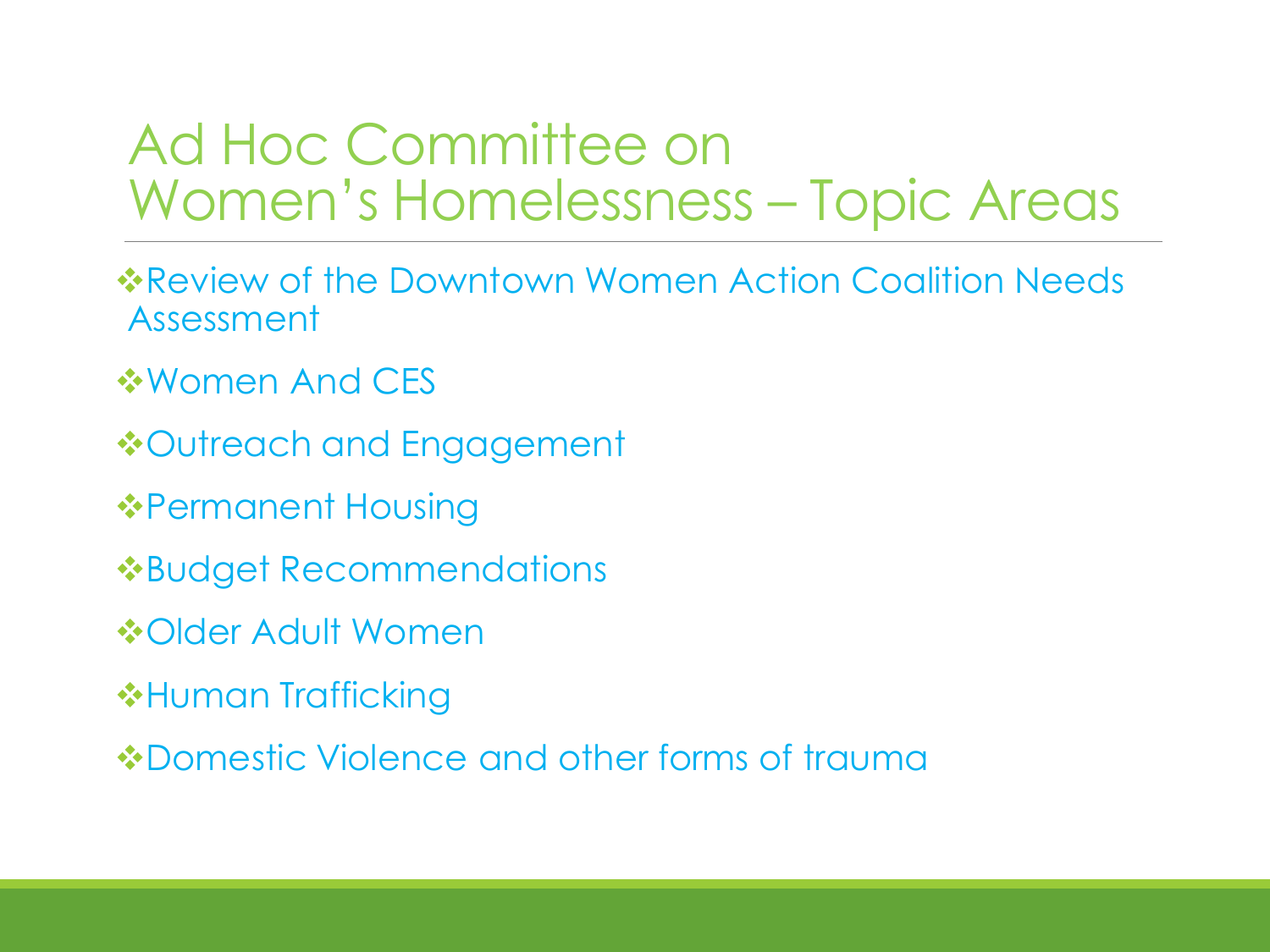#### Ad Hoc Committee on Women's Homelessness – Topic Areas

- **\*Needs of Transgendered Women**
- $\dots$ **Workforce Development Services**
- **\*Training and Education of the Homeless Services Workforce**
- **❖ Crisis Housing**
- **\*Housing Inventory Chart**
- **\*Homeless Count Results**
- Developing final recommendations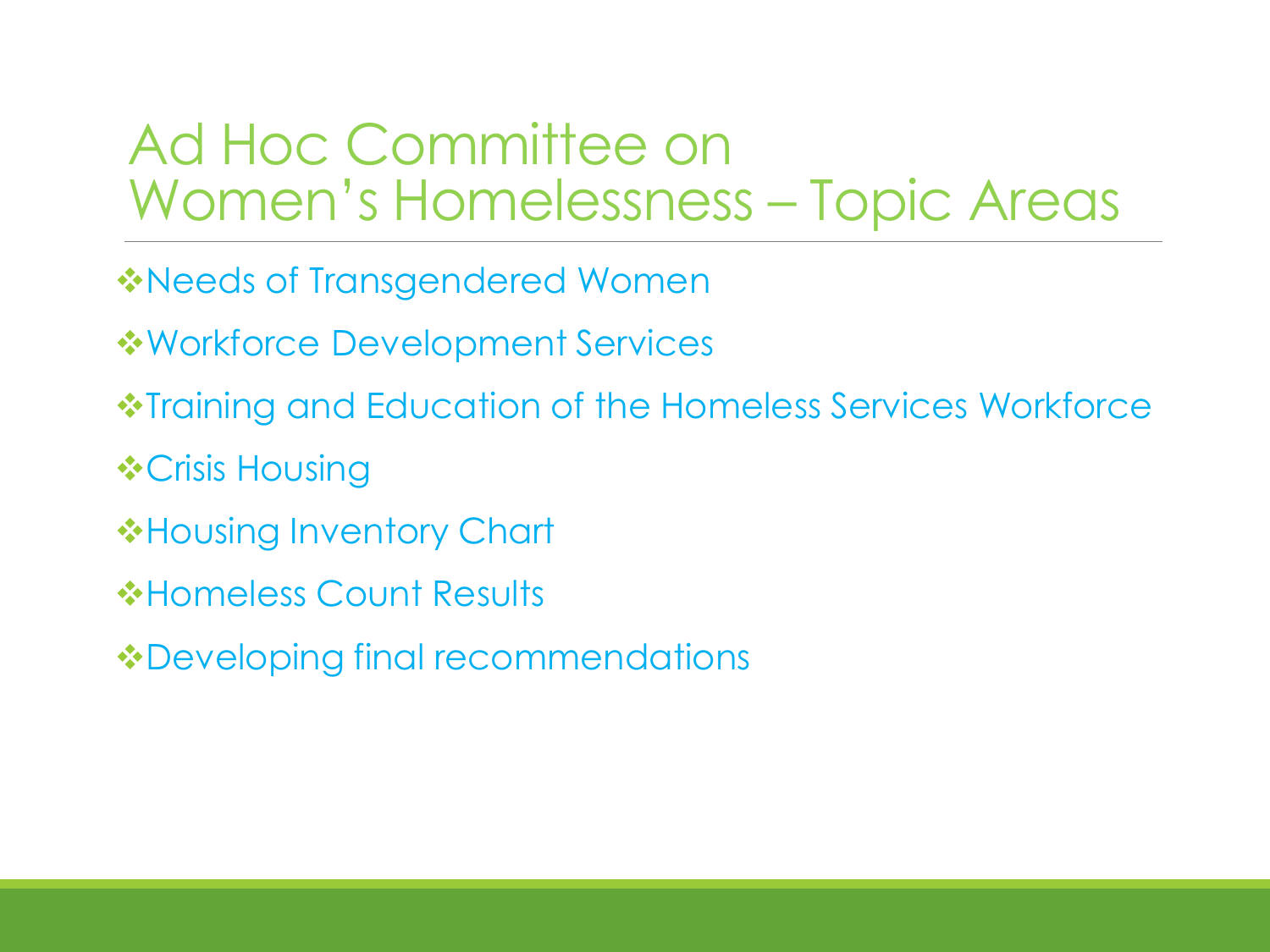# DV – Homeless Services **Coalition**

Purpose: Working across organizations and systems, we will map out a two-year strategic action plan for the DV-HS Coalition to guide systems-change work to develop an optimal community system to respond to people who experience domestic violence and housing instability and whenever possible to prevent homelessness and chronic homelessness. The strategic action plan will be implemented and further refined during 2017 and 2018.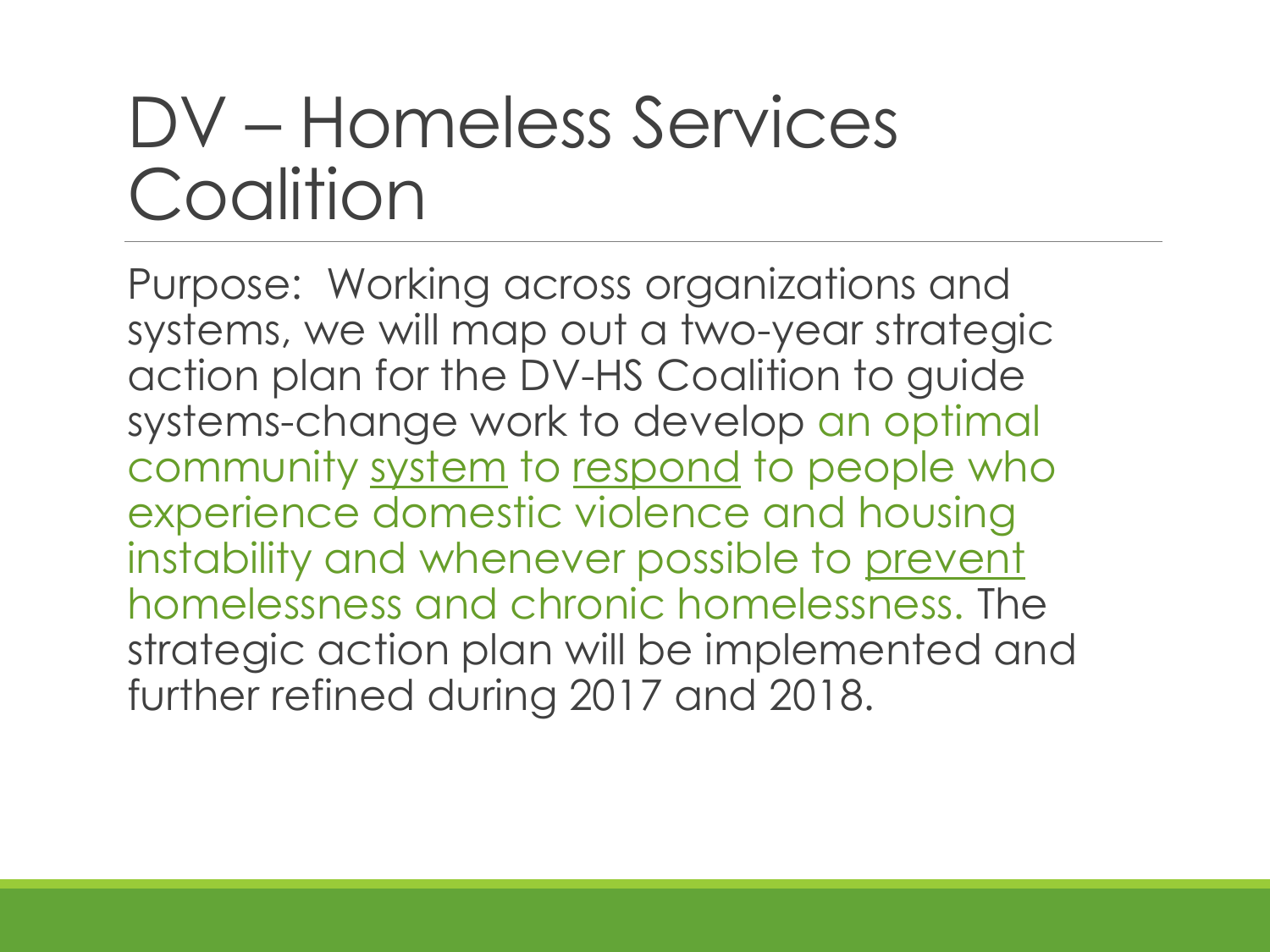### DV – Homeless Services Coalition

- 1. Systems Analysis
- 2. Funding
- 3. Education & Training
- 4. Client Centered Services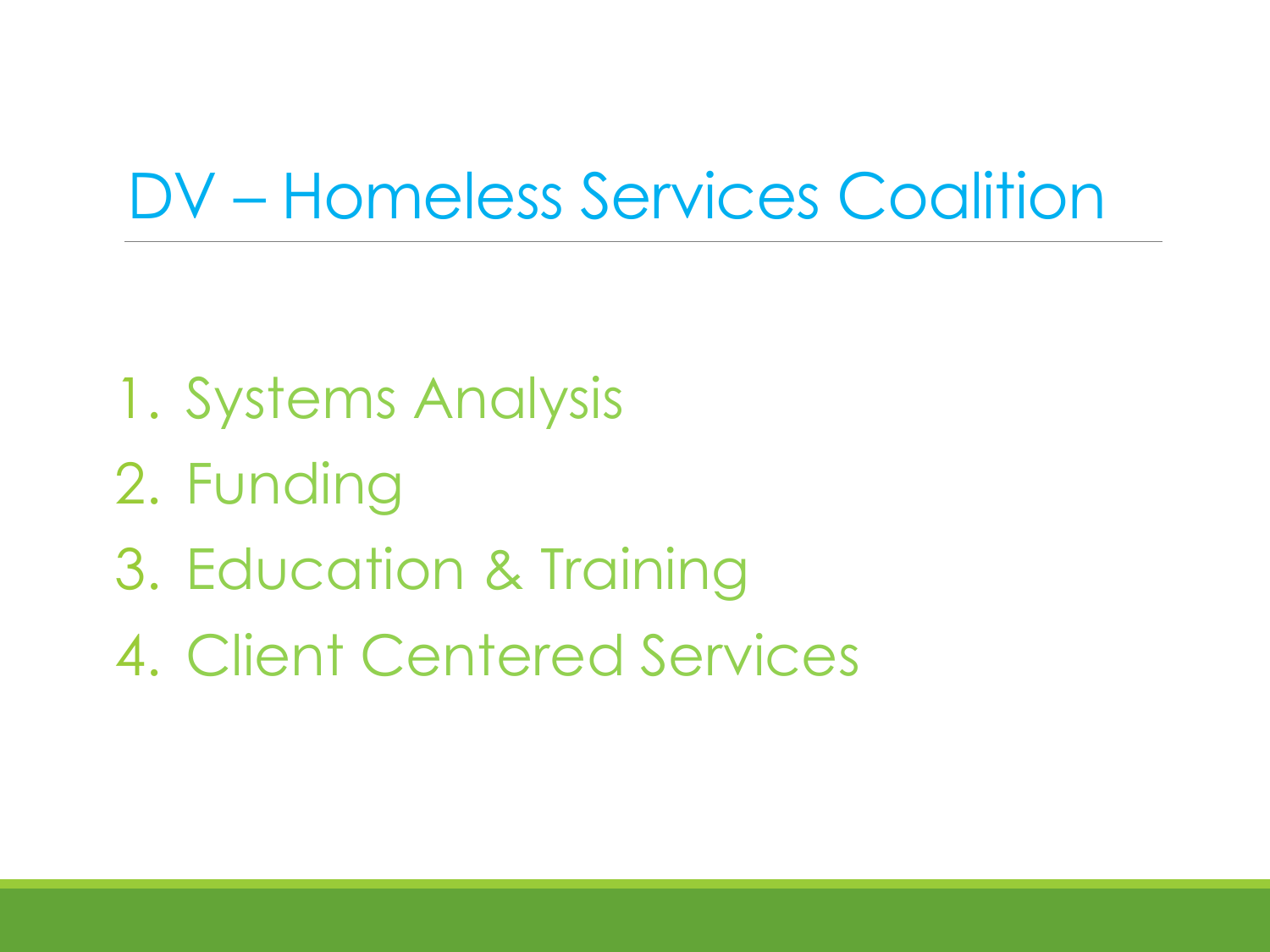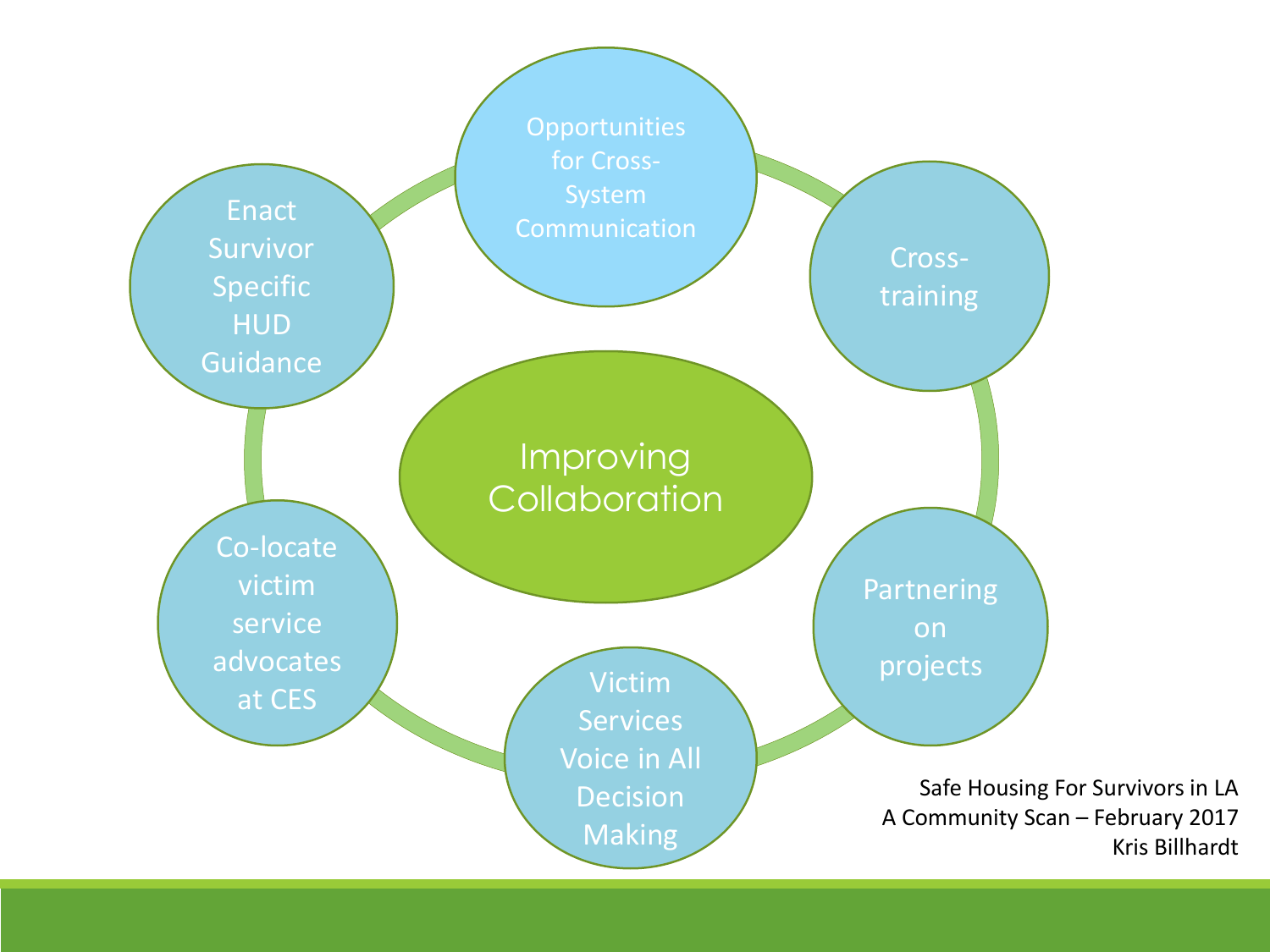### Findings from the "Safe Housing for Survivors in LA A Community Scan"

It's complicated!

Attention to DV and Sexual Assault as part of formulating a response to homelessness is a relatively recent development

Cuts to TH in the last two NOFA's have impacted the victim service system's capacity to safely house the most vulnerable survivors.

There is no system-wide DV protocol across all CES sites.

• Though there is agreement that CES needs to be made safer for survivors so that they have access to as many resources as possible

#### RRH is not broadly viewed as a good fit for survivors.

Use of HMIS looms large in victim service provider concerns for survivor safety

Upcoming initiatives bring new opportunities for moving the needle on systems change and service innovation